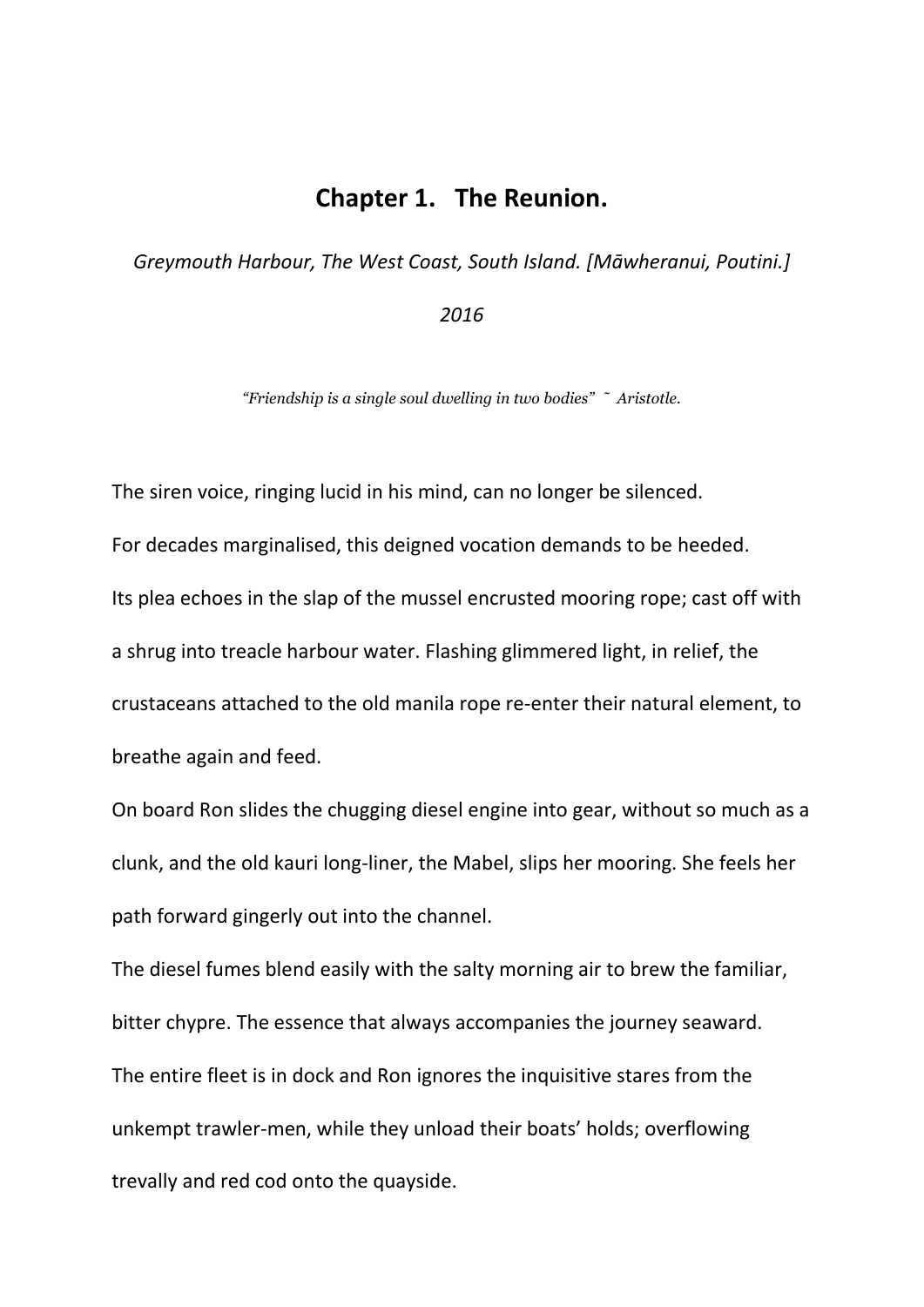Ron can almost hear them thinking, *"where does that old fool think he's going with a southerly blow coming in?"*

The more concerned souls start running alongside the quay, despite the foul weather, calling and waving like the seagulls they startle into flight. Ron just looks the other way. He finds the familiar leeward-leaning pine, on the opposite riverbank, to hold his attention.

Between lightning strikes, Ron notices that Rongomai is stationed beneath this ancient sentry. He holds a surreal presence, dressed in the manner that is his custom; and he stands firm, despite the southerly gale. Ron holds no concern for the boy; he is aware that no one else can see him.

The VHF radio illuminates the Mabel's console, drawing Ron's attention. Mike, the skipper of the trawler the Marie Rosa, attempts to hail him. Through the crackle of the radio Mike's voice exhibits an edge of desperation while he tries to warn his old friend. Reaching across Ron snaps the radio toggle off, unanswered, and enjoys the solitude while his vessel rounds the river's outer channel markers and leaves the safety of the port in his wake. The relief to be underway is a tangible force in Ron's conscious, which at long last quietens. The terms and conditions of this unholy covenant are now

mutually endorsed, and fully adopted.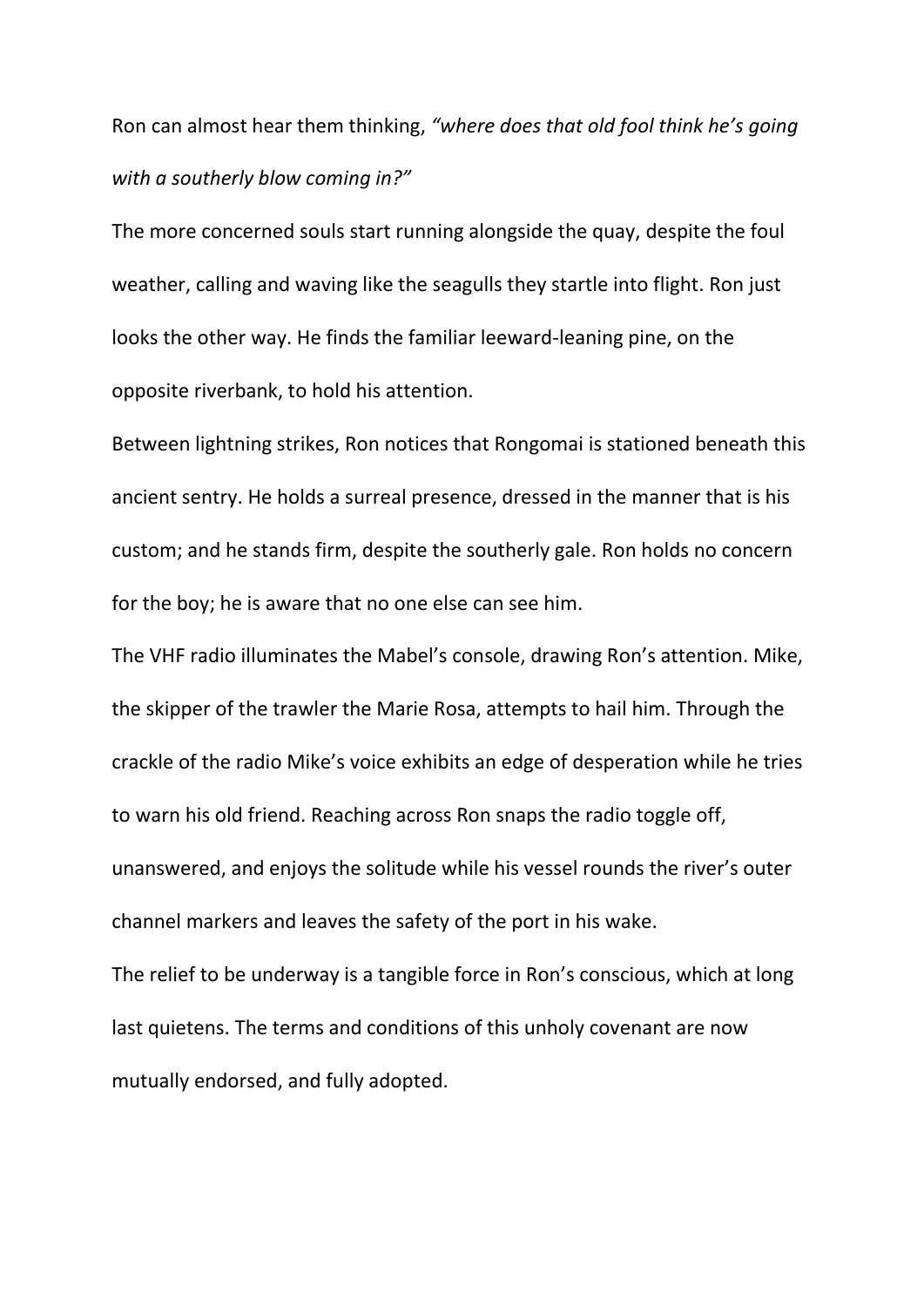The river-mouth sandbar is approaching and Ron hasn't seen the ocean crashing onto it, in this manner, for many years. These massive ocean swells push ahead of the Antarctic-born storm and collide onto the unyielding sandbar at mouth of the Grey River. Rows of water and foam stand up in military formation as the ocean rollers meet the outgoing tide of flood-swollen river water. This confluence is an uneasy one; a congress met, under the duress of storm-chopped skies.

Adrenalin courses through the old man's veins. Lifting up goose-flesh on wrinkles of brown and weathered skin. Up his arms and down his back. Fresh and reminiscent of the vigour of his distant adolescence. His youth had been spent long ago, and now, in his old age, this is a currency all but forgotten. Ron picks out a likely spot in the channel and guns the engine to full revs. The forty-five footer pushes its way out into the swells and foamy white water. "I've been over in bigger weather," he mumbles to himself, although right now he could not exactly remember when.

The ragged swells had already broken and were on their way upriver when he hit them. The boat goes up and over, while Ron keeps her straight and pointing out to sea. The old vessel shudders and is driven backwards with the direction and force of each collision with the waves, until the propeller gamely bites into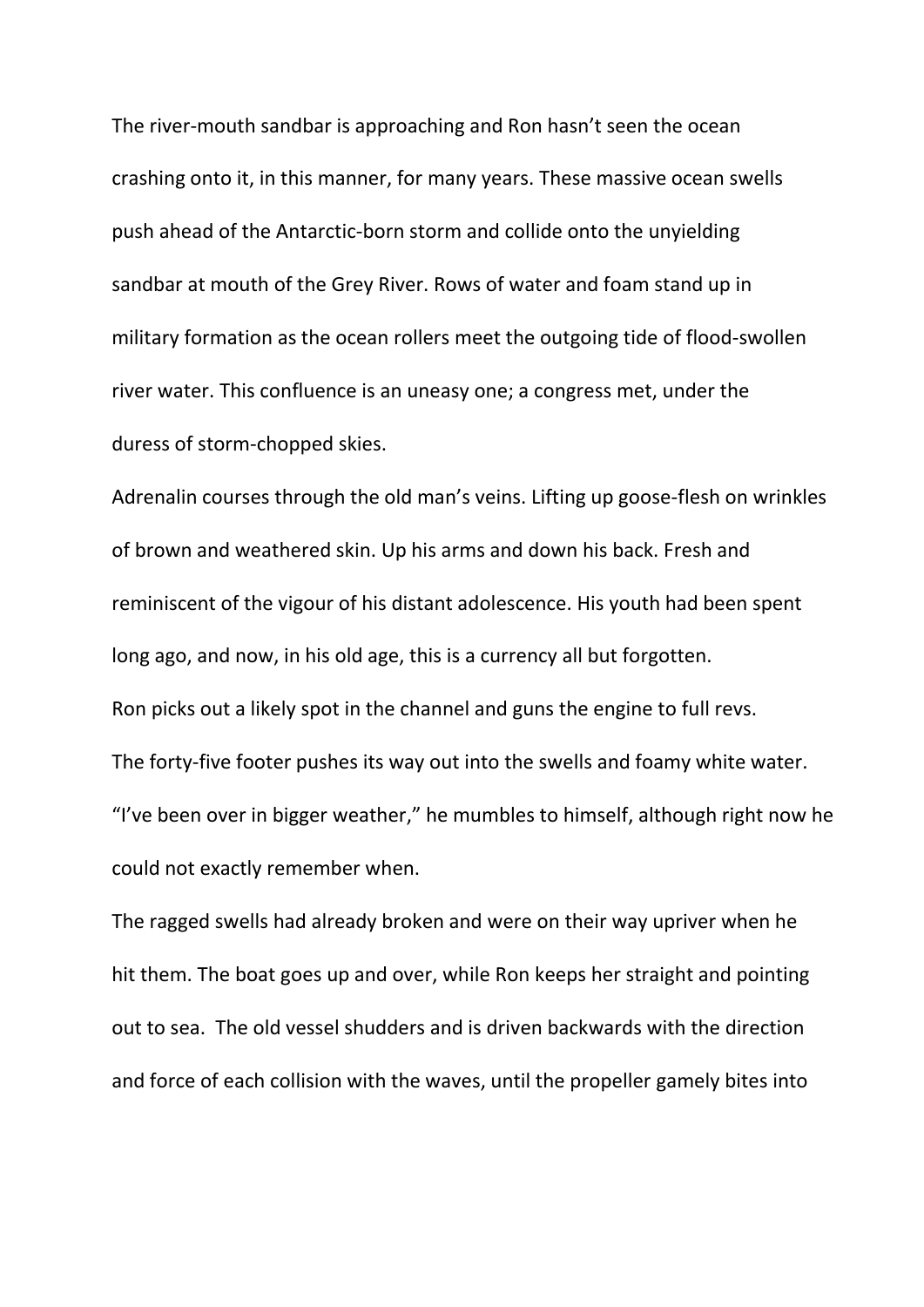the churned white-water. Gaining traction, it pushes the old boat forward again, exposed to the massive seas.

An ally, the outgoing tide, surges underneath the hull and assists the small craft to gain speed over the swells. Until a large wave, still full of power, from its collision with the submarine knoll of the transitory sandbar, stalls and turns the boat.

Ron struggles with the helm and throttle, a waltz he and the boat have repeated many times previously. Both partners know the steps and rhythms to this dance. With the skill and instincts born of thirty years practice, Ron brings her forward, at full power, to meet the last great ocean roller as it towers unbroken, above the bar.

The sea and horizon disappear from Ron's sight while the Mabel climbs the almost vertical wave, leaving only the dark grey storm clouds of his fate to fill his vision. The mountainous wall of water is higher than the boat's length. The wave's power and the unrelenting pull of earth's gravity combine, threatening to take the boat and casually toss her onto the sandbar.

She could be destined to lie among the hulks and wreckage of the forlorn, already claimed by the sea, on this notorious stretch of ocean. This littered route of the imprudent may yet have another occupant.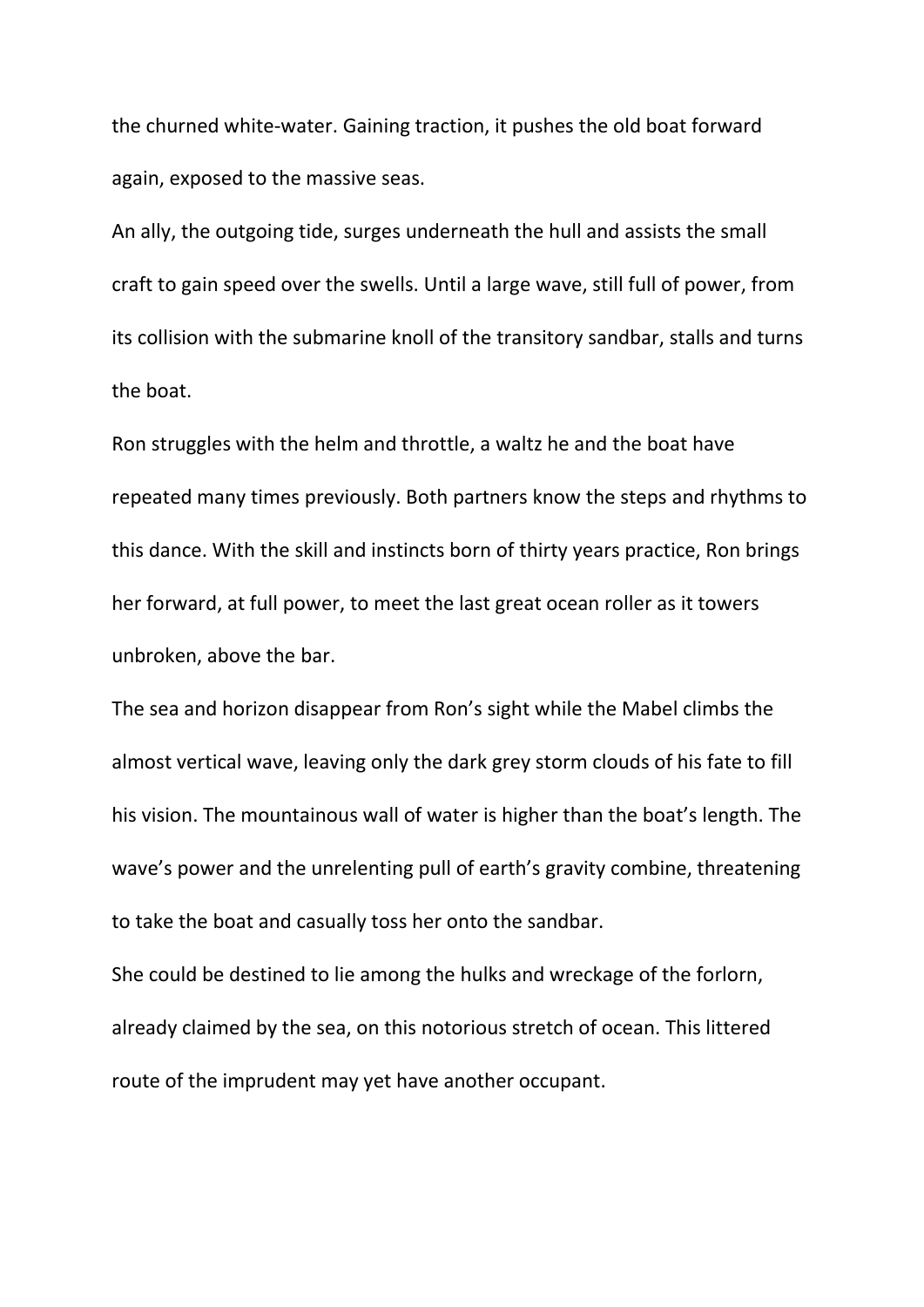The Mable's bow crashes through the top third of the wave and her stern snaps up like a see-saw, throwing Ron from the wheel. He lands on the wooden deck, hard on his back. Racked with pain from the fall, and his illness, Ron peers back over the stern and sees the wave breaking in white foam, to both port and starboard of the old boat's rear safety rail.

They converge in a cutting crescent, while the boat's transom collides through the white-water force.

A vibrating crash resonates through the hull as the tower from the pot-hauler is torn away from the stern deck. It is taken overboard, caught squarely in the cutting scissor action of the breaking crests of the wave. Whipping its bolts and hydraulic hose linkages free from the deck, like octopus tentacles cracking and thrashing green, oily blood. The sea claims the pot-hauler as a toll, made for payment of an ocean passage.

Ignoring the debilitating shafts of pain firing through his abdomen Ron struggles back to his feet. Revving the engine to its full power he points the steering at a right angle to the oncoming waves, and then with the scuppers and pumps labouring to clear the foam, oil and water from stern deck, she is through.

The next sets of waves are not fully standing. They have yet to reach the underwater mound of the sandbar, so the boat crests them comfortly before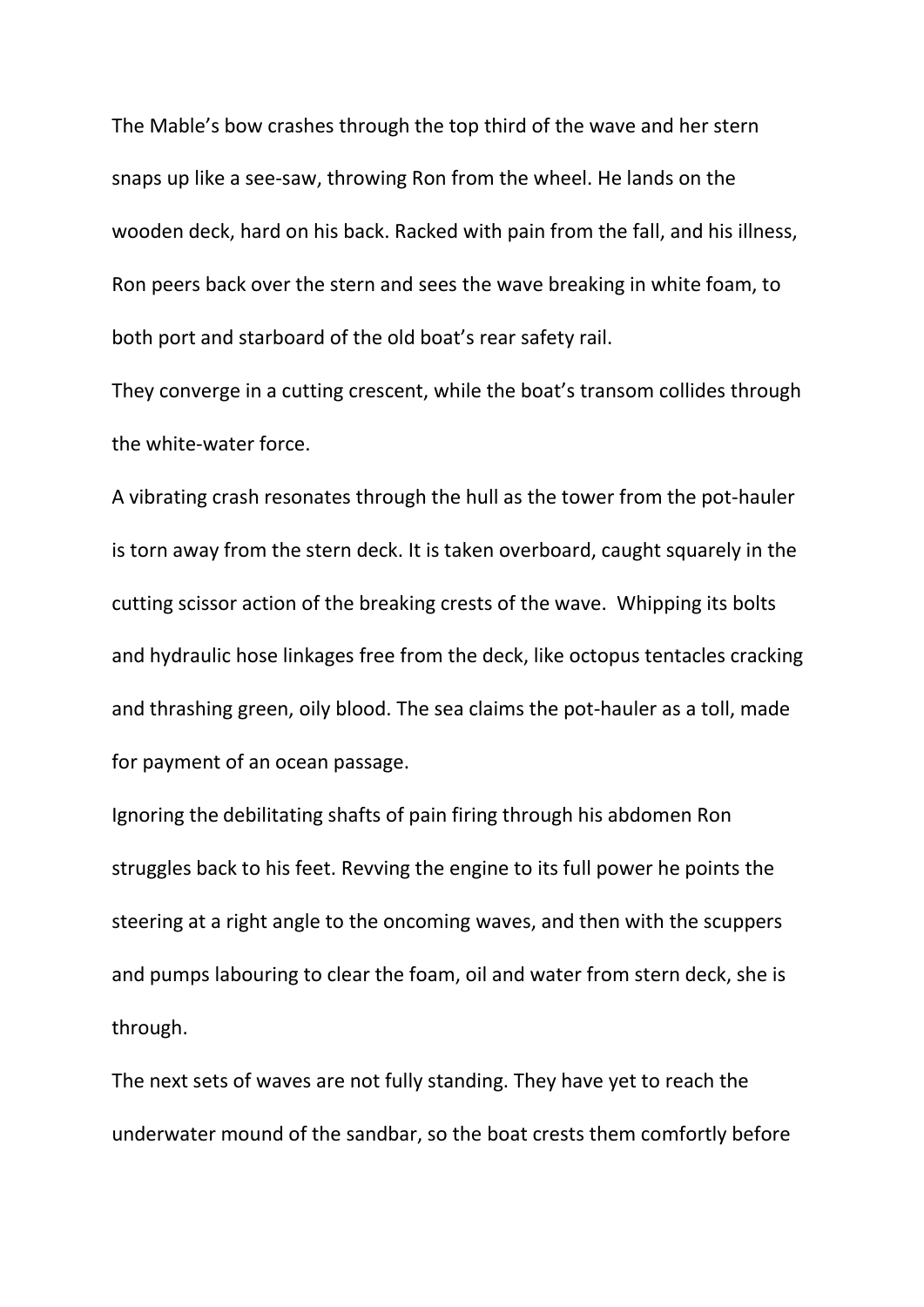settling into her pattern, punching through the swells. Ron eases back the throttle and turns his craft to the south, heading down the coast.

After two hours of working against the ever growing ocean, wind and driving horizontal nails of sleet, Ron decides it's time to switch the VHF radio back on. The last thing he wants is for someone to follow him out in this weather, looking for him. Immediately after he switches on the radio he hears Charlie, the Harbour Master at Greymouth Port, hailing him.

"This is Greymouth Harbour, Mabel come in, over."

"Mabel receiving, over."

"Ron where the hell are you! What are you doing out in this? I have been calling you for the last hour! Over."

"I have some cray-pots up the coast and thought I would get them in before the blow arrives," Ron claimed. "I don't want to lose them, over."

"It's too late for all that Ron; we have had to close the harbour. The waves are huge. They have grown even since you got out and with the tide against you, your old tub will never get back over the bar in one piece - how are the conditions out there? Over."

"It's getting pretty bad," Ron conceded, "but I am okay, over."

"How is your fuel situation? Over."

"I've got plenty," replied Ron."Both tanks are full, over."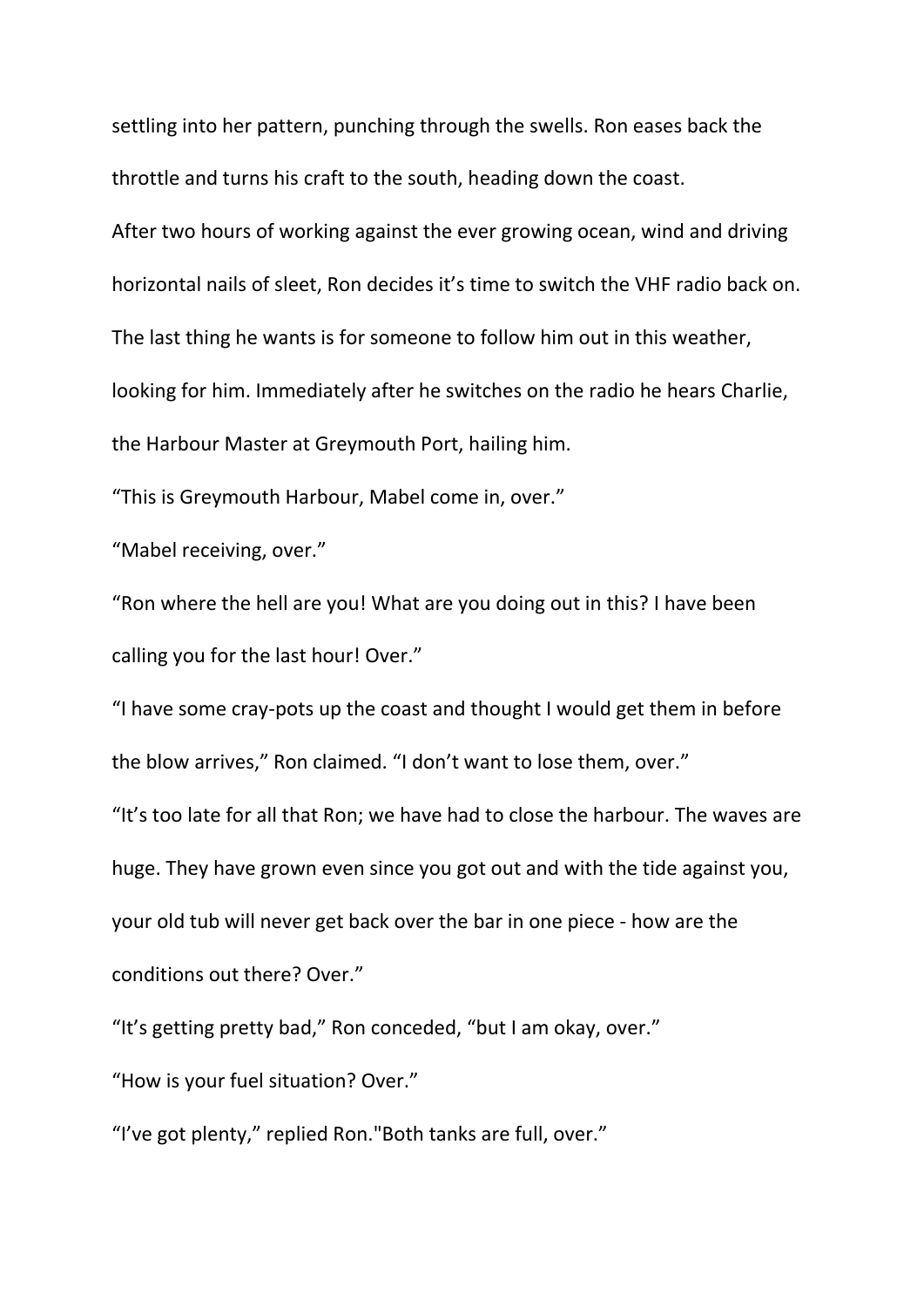"Ron, Westport Harbour is now closed also. You will never make it over the bar there either. You are going to have to make a run north, around Farewell Spit, and try to shelter up past Separation Point, or go on to Nelson Harbour, to get clear of the storm," said Charlie. "I want you to call in every two hours with your position. Where are you now? Over."

Ron gave him the coordinates of a location a few hours to the north, just to make Charlie feel a bit better about things.

"Okay," said Charlie. "The eye of the storm is still around eighty miles south of you, but it is travelling quite slowly, so with following seas you should make it around to Nelson alright. I want you to call in every two hours on this channel so I know you are okay. If you run into problems there is a large Japanese squid boat ninety miles out to sea, off Farewell Spit, riding this out. I will ask them to listen for you on single-side band 2182. They might be able to come and get you, if you run into trouble. I will phone your boys and let them know where you are and what is going on - I will tell you now Ron; we are going to have a chat about all this in my office, when you get home! - Stay safe and Greymouth out."

"Mabel out," replied Ron, smiling.

That was a conversation Ron was glad he would never have.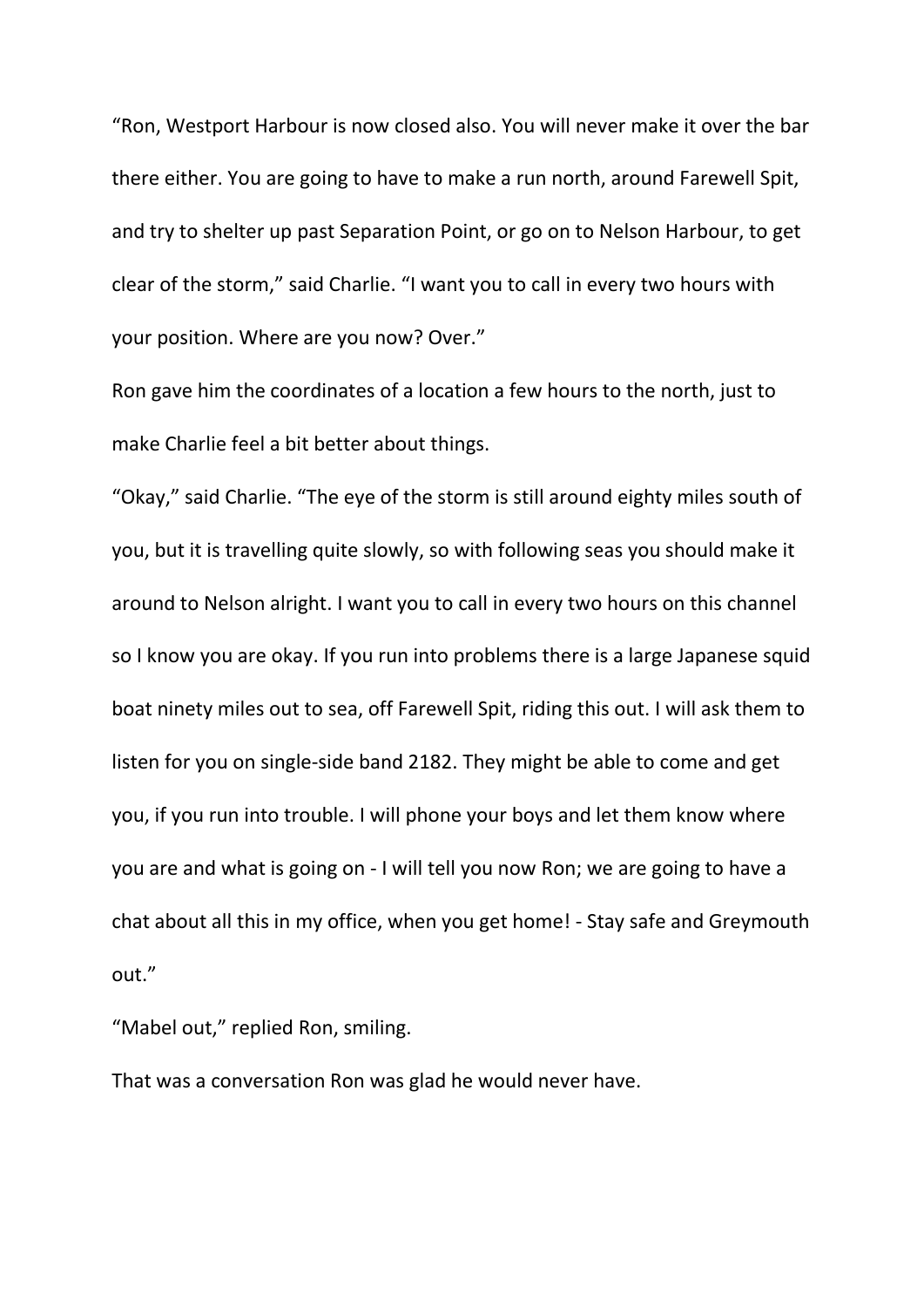A chattering sound heralds the arrival of the latest weather fax, with paper tumbling from the out-dated machine and onto the chart table. This storm is huge, with the isobar contours folding on to each other in a nest, like clay on a drunken potter's wheel.

Ron's storm, born of a huge low in Antarctica, has gathered power on its journey across The Southern Ocean, merging with other low pressure systems. They have compounded together and created the largest storm-front to hit the West Coast of New Zealand in decades. This monster is centred thirty miles south/south-west of Ron's boat and is beginning to show its teeth.

"This one is mine," Ron breathed. Giving in to the 'siren-call' he has resisted for more than sixty years. He reaches a diminutive peace, attained through a final compliance; while he steers south-west, out to sea. Navigating across the swells, and in the direction of the storm's eye.

While he progresses pivotal moments of his long life flash across his memory, in the bizarre technicolour of an old film clip. His senses overload with a half remembered smile, the gentle taste of a kiss and the adrenaline-cold rage of a fight. The love of his children's and grandchildren's images moving and blending with those of his parents and ancestors, in his mind. His whakapapa, genealogy, stacking layer upon layer, growing in influence.